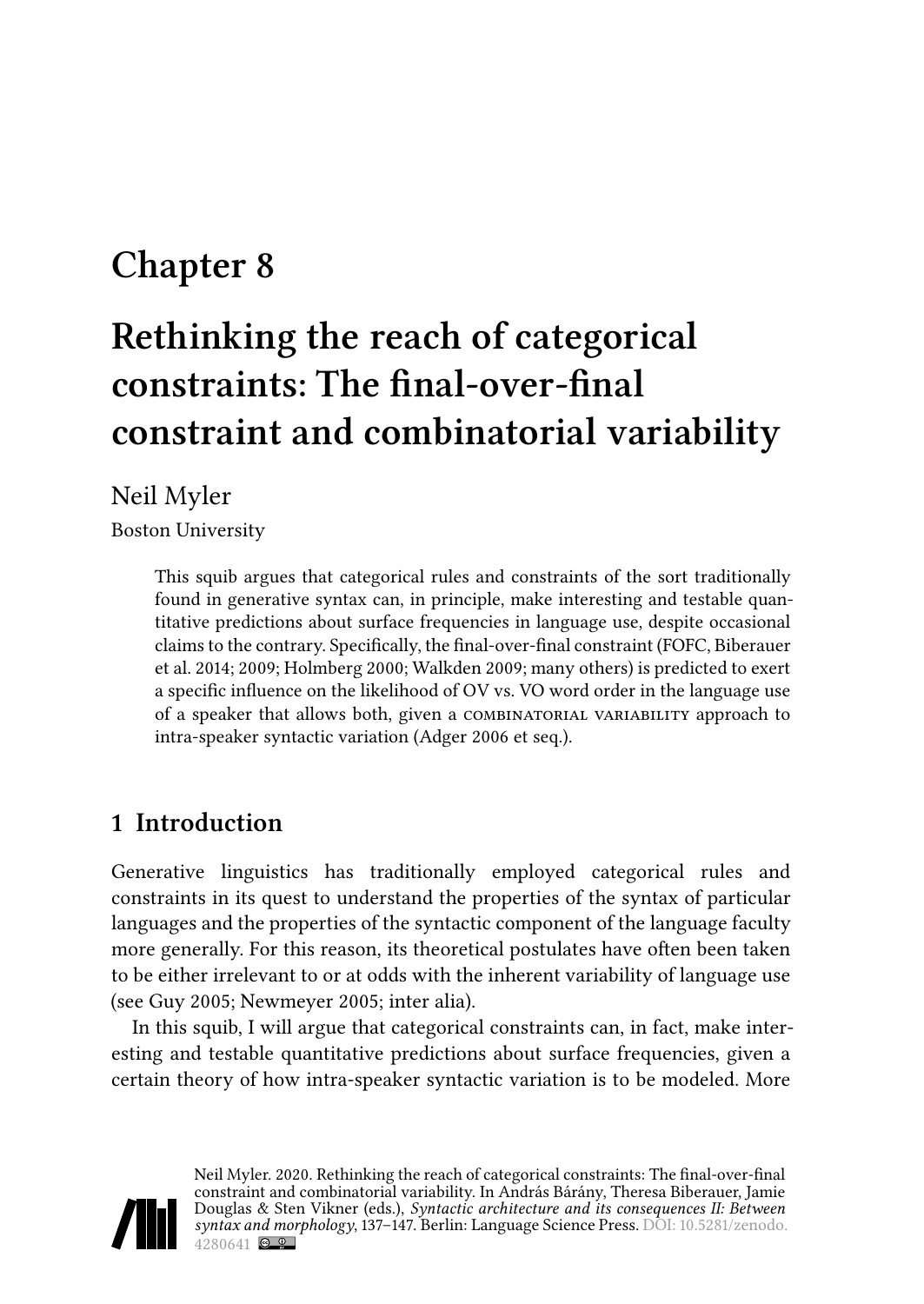specifically, I will show that the *final-over-final constraint*<sup>1</sup> (FOFC – [Biberauer](#page-8-0) [et al. 2014](#page-8-0); [2009;](#page-9-0) [Holmberg 2000;](#page-9-1) [Walkden 2009](#page-10-0), many others) should exert a specific influence on the likelihood of OV vs. VO word order in the language use of a speaker that allows both, given a *combinatorial variability* approach to intra-speaker syntactic variation [\(Adger 2006](#page-8-1) et seq.).

The squib is structured as follows. In§[2](#page-1-0), I introduce the combinatorial variability approach, showing how it might be used to generate predictions concerning the expected baseline surface frequencies of OV vs. VO order in the speech of Quechua–Spanish bilinguals, focusing on DP complements and the head-directionality of VP and TP. In [§3](#page-6-0), I introduce FOFC and demonstrate that the surface frequencies predicted by the combinatorial variability approach change if FOFC is held to be valid. In [§4,](#page-7-0) I outline the prospects and challenges for testing these predictions in a sociolinguistic study of actual Quechua–Spanish bilinguals in Cochabamba, Bolivia. [§5](#page-8-2) is a brief conclusion.

#### <span id="page-1-0"></span>**2 Quechua–Spanish contact and combinatorial variability**

To make the discussion of combinatorial variability more concrete, I will frame this section around the specific example of language contact between speakers of Quechua and Spanish. Speakers of these two languages are in contact in Peru, Bolivia, Ecuador, parts of Colombia, and parts of northern Chile and northern Argentina. Many Quechua speakers in these places are bilingual in Spanish. As is well-known, Quechua and Spanish are almost typological opposites in terms of their basic word order. Quechua is predominantly head-final, as shown in the example from Cochabamba Quechua (a Bolivian variety) in([1\)](#page-1-1). Spanish, on the other hand, is a head-initial language, as shown in [\(2](#page-1-2)).

- <span id="page-1-1"></span>(1) Cochabamba Quechua Kay runa Cochabamba-man ri-q This man Cochabamba-to go-nmlz be-pst ka-rqa. 'This man used to go to Cochabamba.'
- <span id="page-1-2"></span>(2) Spanish Este hombre ha ido a Cochabamba. This man has gone to Cochabamba 'This man has gone to Cochabamba.'

<sup>&</sup>lt;sup>1</sup>Note that FOFC is referred to as the *final-over-final condition/constraint* in some more recent work, including [Sheehan et al. \(2017\).](#page-10-1)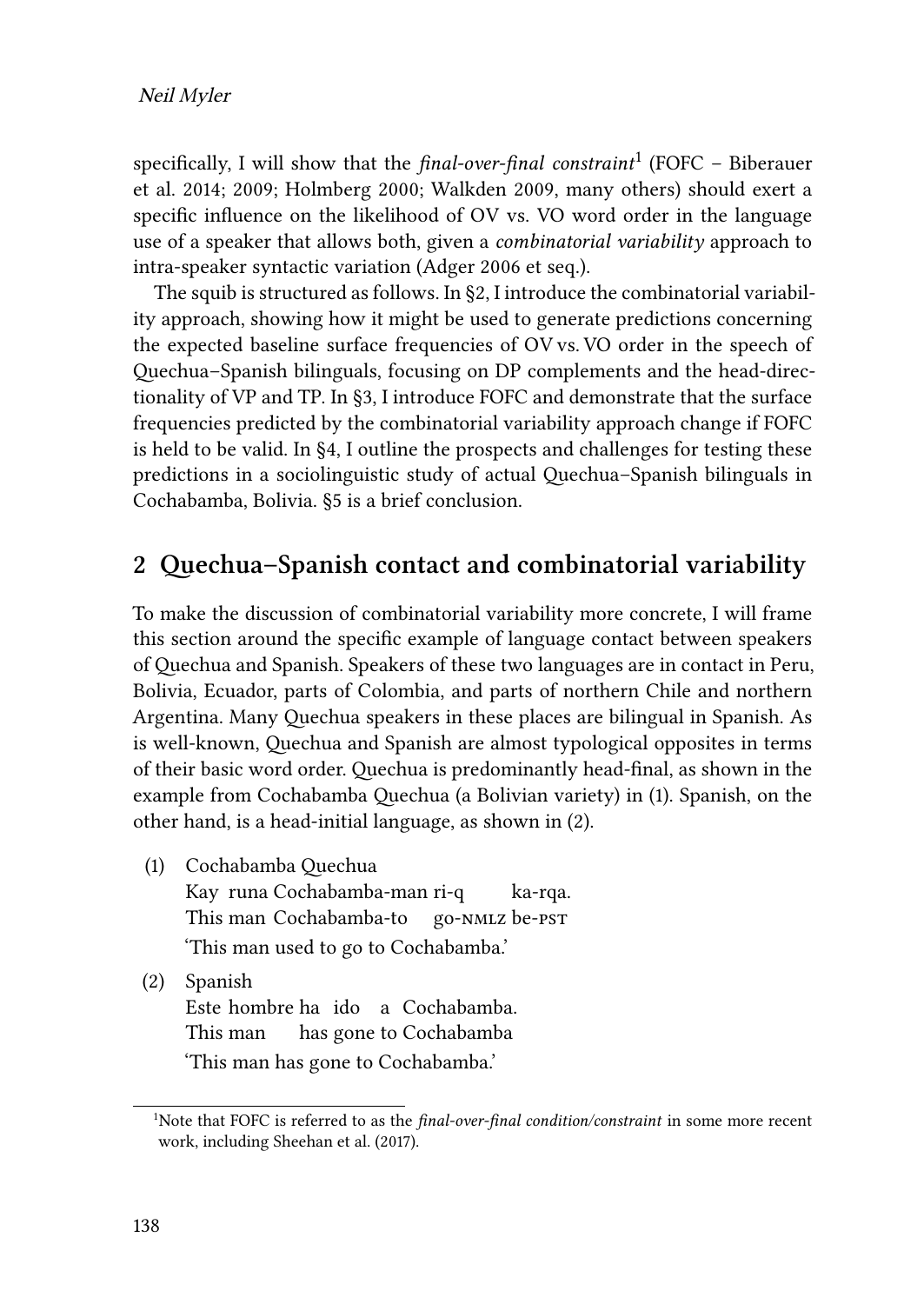Pre-theoretically, one might expect contact between Quechua speakers and Spanish speakers to give rise to mutual influence on word order, such that headinitial orders increase in Quechua usage, and/or head-final ones increase in Spanish usage, depending on the degree of bilingualism of the speaker, attitudes towards each language, and so on. Indeed, such has been reported in the literature on Andean Spanish (e.g., [Muntendam 2008](#page-9-4); [Muysken 1984;](#page-9-5) [Sánchez 2003](#page-10-2)) and in studies of the influence of Spanish on Quechua([Camacho 1999](#page-9-6); [Hintz 2009;](#page-9-7) [Sánchez 2003](#page-10-2), 2012). Let us now turn to the combinatorial variability approach, and how it might analyze such variation.

Comparative syntax research within the Minimalist program has pursued the idea that syntactic variation across languages/dialects should be analyzed only in terms of variation in the featural needs of functional items (the so-called Borer-Chomsky conjecture, as it is dubbed by [Baker 2008](#page-8-3); see [Borer 1984](#page-9-8); [Chomsky](#page-9-9) [1995](#page-9-9)). This presents a generativist pathway to *orderly heterogeneity* in the sense of [Weinreich et al. \(1968\)](#page-10-3): Suppose that an individual's lexicon contains function morphemes with the same categorial feature and the same contribution to truth conditions (and thus roughly the same distribution), but which differ in one or more of their morphosyntactic features. Then, the choice of one or the other lexical item in a derivation will result in somewhat different outputs, but with no difference in meaning. Thus, there will be an appearance of syntactic optionality, but in reality the only optionality is in lexical choice: once particular lexical items have been chosen, the syntactic derivation is fully determined. This is the essence of [Adger](#page-8-1)'s [\(2006](#page-8-1) et seq.) proposed reconciliation of Minimalist syntax with sociolinguistic variation.

As [Adger \(2006\)](#page-8-1) points out, it is possible to calculate quantitative predictions about variability which arise from the combinatorics of the relevant syntactic elements (hence the name *combinatorial variability* for the overall approach). Take lexical items A, B, and C; all with identical truth-conditional meaning but with distinct syntactic features. A and B, when chosen, give rise to a series of derivational steps  $S_1$ . C, on the other hand, differs in some aspect of its feature content from A and B, and thus gives rise to a distinct derivation  $\mathrm{S}_2,$  whose output differs on the surface from  $S_1$ . This will give the appearance of syntactic variability. All else held equal, a prediction is made about the nature of that variability. Since two out of a possible three lexical choices give rise to  $S_1$ , but only one choice yields  $\mathsf{S}_2$ , the prediction is that the output corresponding to  $\mathsf{S}_1$  should appear in usage two thirds of the time, and the output of  $\mathrm{S}_2$  should appear one third of the time $^2$ 

 $2$ This follows only if no other factors favor A, B, or C over the others, so that the choice is determined by chance. In actual use, of course, the probability distribution predicted by purely syntactic combinatorics will be modulated by sets of factors influencing lexical choice itself, including sociolinguistic factors. I return to this issue below.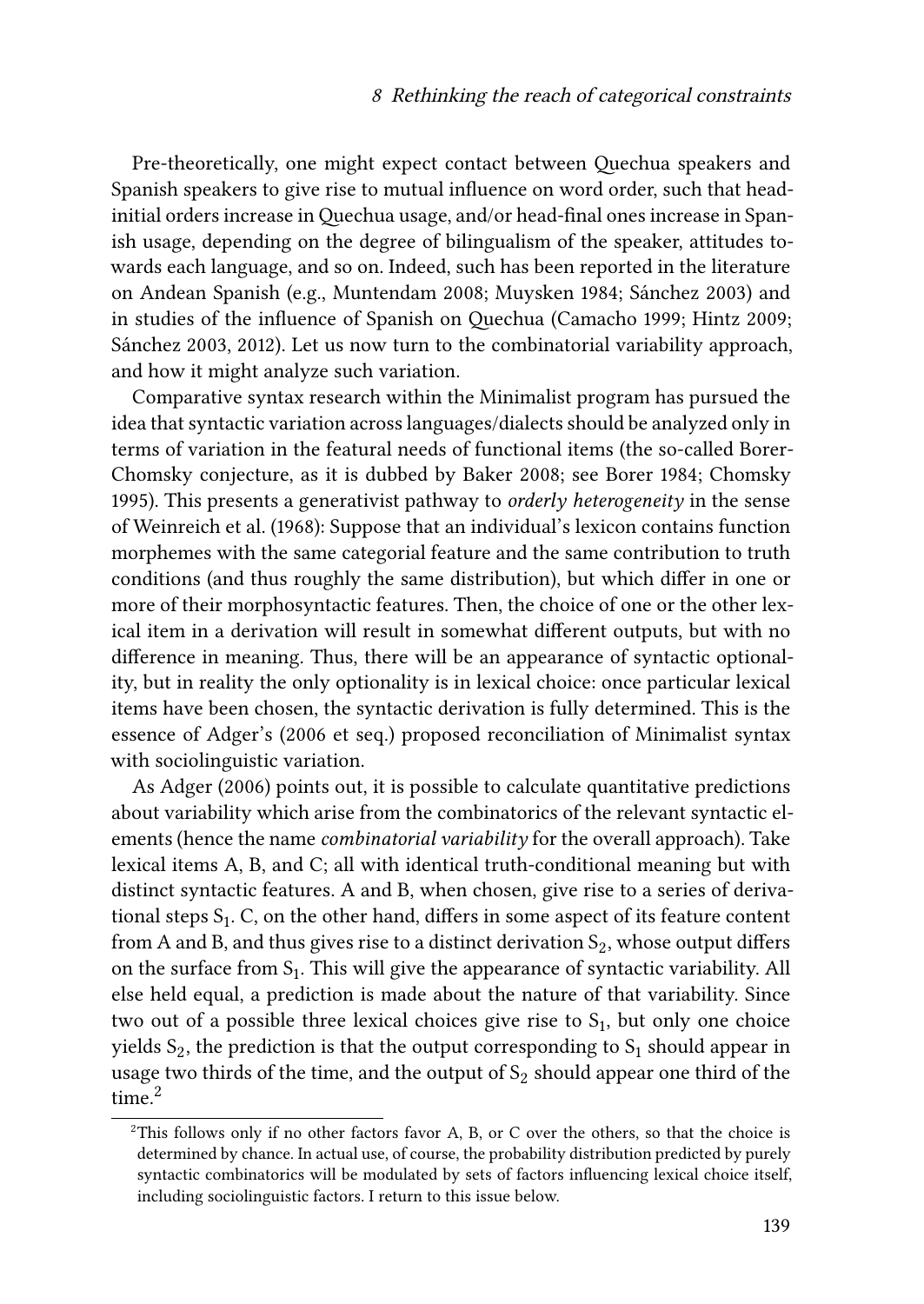Returning to our example from Quechua–Spanish contact, we will now examine the baseline frequencies of OV and VO word order that a combinatorial variability approach would predict. First, we need an inventory of the syntactic microparameters that are relevant to analyzing word-order differences between the two languages.

The first is  ${\tt HEAD-DIRECTIONALITY}$  or the  ${\tt VP.}^3$  In Spanish, the head of VP is on the left (this value will be denoted "L" for short). In Quechua, the head of the VP is on the right ("R" for short).

The second parameter is HEAD-DIRECTIONALITY OF THE TP. This parameter, of course, is directly analogous to the first. Spanish T is on the left, and Quechua T is on the right. This parameter has a direct influence on where the verb surfaces relative to its complement, because T in these languages attracts the verb (i.e., there is V-to-T movement). V-to-T movement is known to apply in Spanish because of the placement of VP-peripheral adverbs relative to the verb and the direct object([Pollock 1989;](#page-10-4) [Zagona 2002](#page-10-5)).<sup>4</sup>

(3) Spanish

Juan abrió Juan opened carefully cuidadosamente la puerta. the door 'Juan carefully opened the door.'



 ${}^{3}$ For simplicity I will assume the traditional head parameter in the ensuing discussion, but nothing I have to say is incompatible with an antisymmetric approach to the relationship between structure and linearization (see [Kayne 1994\)](#page-9-10). Since Kayne's linear correspondence axiom is a key component of many existing approaches to deriving FOFC, this is good news.

<sup>&</sup>lt;sup>4</sup>I assume here that T is the relevant landing site in all cases, but this is certainly an oversimplification. See [Schifano \(2015;](#page-10-6) [2018\)](#page-10-7) for evidence that considerably more granularity is needed, with verb movement targeting different positions in the Cinquean extended IP([Cinque 1999](#page-9-11) et seq.) in different languages. This does not affect the main point here, so long as verb movement is to a landing site higher in the structure than the final position of the direct object. Thanks to an anonymous reviewer for raising this issue.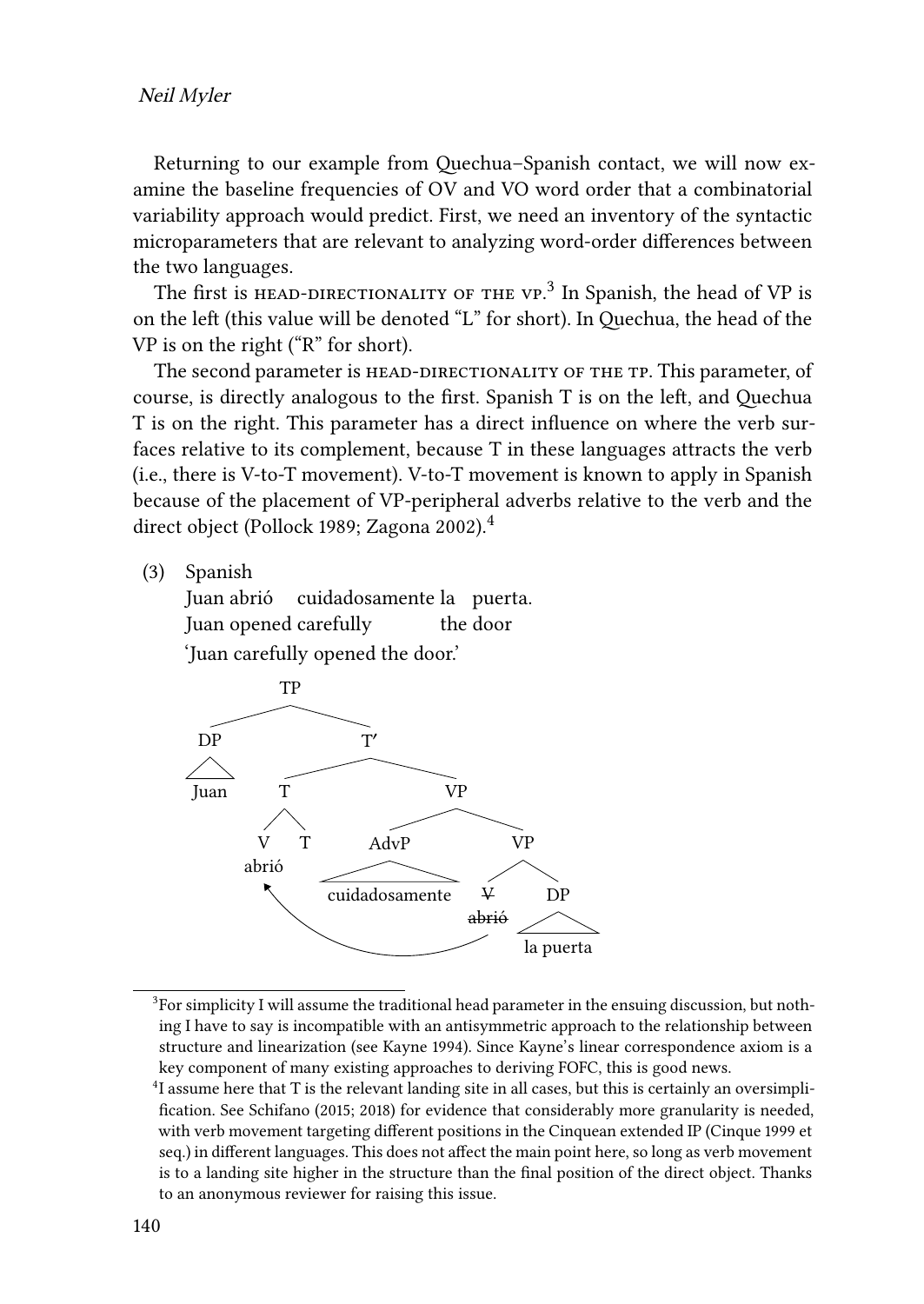It is much more difficult to ascertain whether or not there is V-to-T movement in Quechua, since both VP and TP are head-final in that language, and this makes it impossible to check whether the verb "crosses over" adverbs at the edge of VP. The empirical evidence we have to hand is therefore compatible with V-to-T movement being present or absent in Quechua. However, there is one typological consideration which weighs in favor of assuming that Quechua does have V-to-T movement. The syntactic literature has found that VO languages with rich agreement inflection on the finite verb always have V-to-T movement([Kosmeijer](#page-9-12) [1986](#page-9-12); [Pollock 1989;](#page-10-4) see [Koeneman & Zeijlstra 2012](#page-9-13) for a recent reaffirmation of this correlation). Since Quechua has extremely rich agreement inflection on its finite verbs, we may assume it has V-to-T movement also.<sup>5</sup>

To see why this matters for surface word-order, consider the case of a derivation in which VP-headedness has the Quechua "R" value, but TP-headedness has the Spanish "L" value. In such a case, the surface word order will be VO in spite of the fact that the structure is "underlyingly" OV, because of V-to-T movement.

(4) V-to-T movement obscures head-finality of VP



Given these basic assumptions about clause structure and the points of parametric variation which differentiate Spanish and Quechua, we can now ask about the predictions of combinatorial variability for the baseline frequencies of OV vs. VO order.

<sup>&</sup>lt;sup>5</sup>An anonymous reviewer points out that there remain a number of potential problems for this conclusion (referring to [Vikner 2005](#page-10-8); [Han et al. 2007;](#page-9-14) [2016](#page-9-15)). This must be borne in mind, because if it turns out that Quechua lacks V-to-T, then another test-bed for the quantitative predictions of FOFC would need to be found. The broader point of this squib, that such predictions are formulable and testable in principle, stands regardless.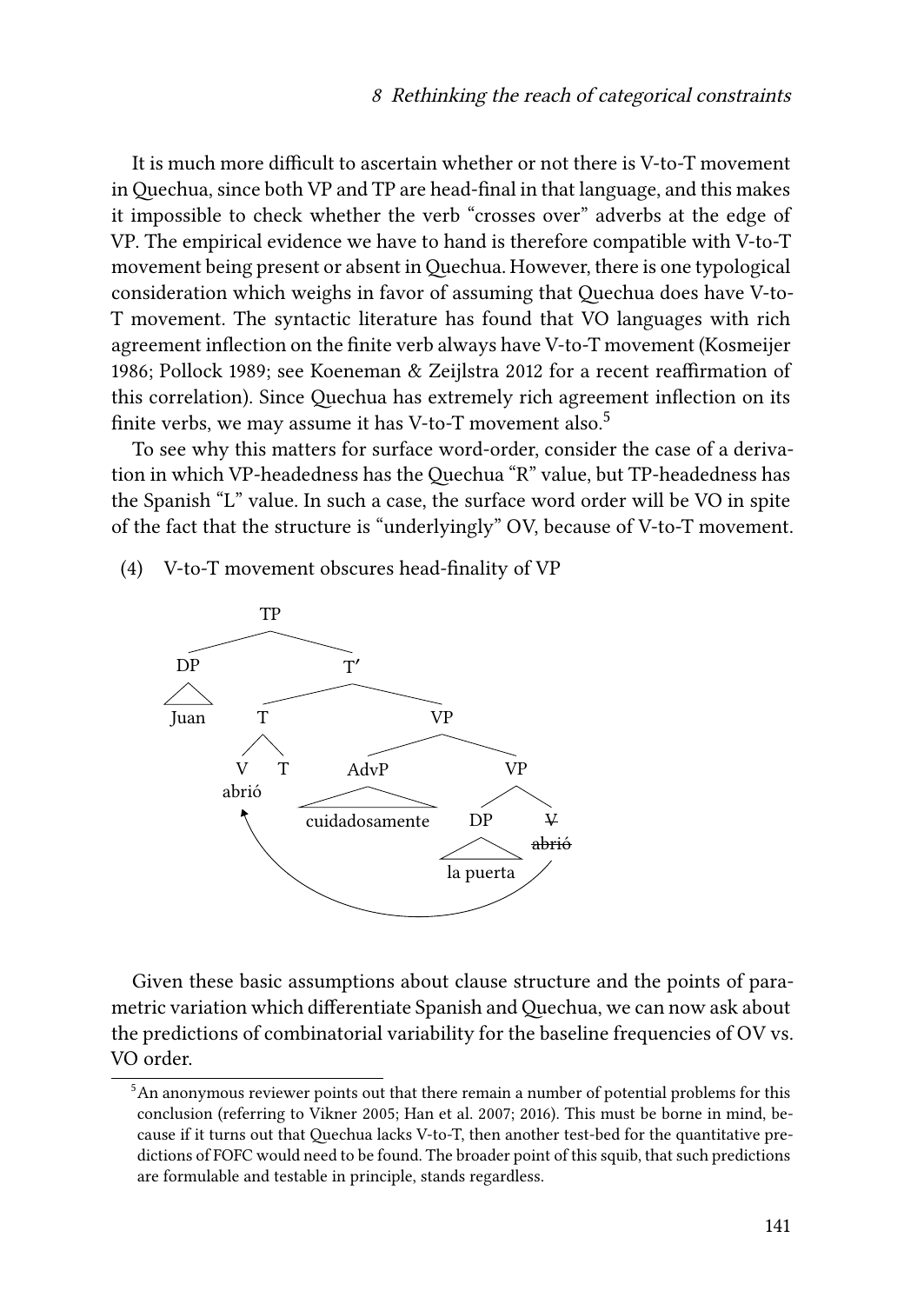Let us assume that a bilingual speaker is able to represent syntactic objects from each language in much the same way as a monolingual speaker. That is, a bilingual speaker has access to a left-headed VP structure much as a monolingual Spanish speaker does, and also has access to a right-headed VP structure in the same way that a monolingual Quechua speaker does. Similarly, the bilingual's functional lexicon will contain a lexical item T which takes its complement to its right, Spanish-style, and another lexical item T which takes its complement to the left, Quechua-style, and so on for other syntactic objects. Of course, in making utterances, bilingual speakers will have to make a choice between these options. It turns out that the different parameter settings discussed above, simply through the nature of their logically possible combinations, give rise to quantitative predictions about what the baseline frequencies of these different choices should be.

For the purposes of simplicity, I will concentrate on DP direct objects only. The calculations below would have to be somewhat different for QP and CP complements. In the case of QPs, the fact that Quechua allows overt scrambling for scope would somewhat increase the chance of OV order surfacing, relative to non-quantificational DPs. For CPs, the possibility of clausal extraposition in both languages would boost the predicted baseline frequency of VO order.

There are  $2 \times 2 = 4$  possible combinations of parameter settings relevant here, shown below.

| Combination A                               | Output: VO   | Combination B                               | Output: OV        |
|---------------------------------------------|--------------|---------------------------------------------|-------------------|
| Parameter<br>VP-headedness<br>TP-headedness | Setting<br>L | Parameter<br>VP-headedness<br>TP-headedness | Setting<br>R<br>R |
|                                             |              |                                             |                   |
| Combination C                               | Output: VO   | Combination D                               | Output: OV        |
| Parameter<br>VP-headedness<br>TP-headedness | Setting<br>R | Parameter<br>VP-headedness<br>TP-headedness | Setting<br>R      |

<span id="page-5-0"></span>

| (5) | Combinations of parameter settings: DPs |  |
|-----|-----------------------------------------|--|
|     |                                         |  |

Hence, the logically possible combinations predict a 50/50 split between VO orders and OV orders for DPs.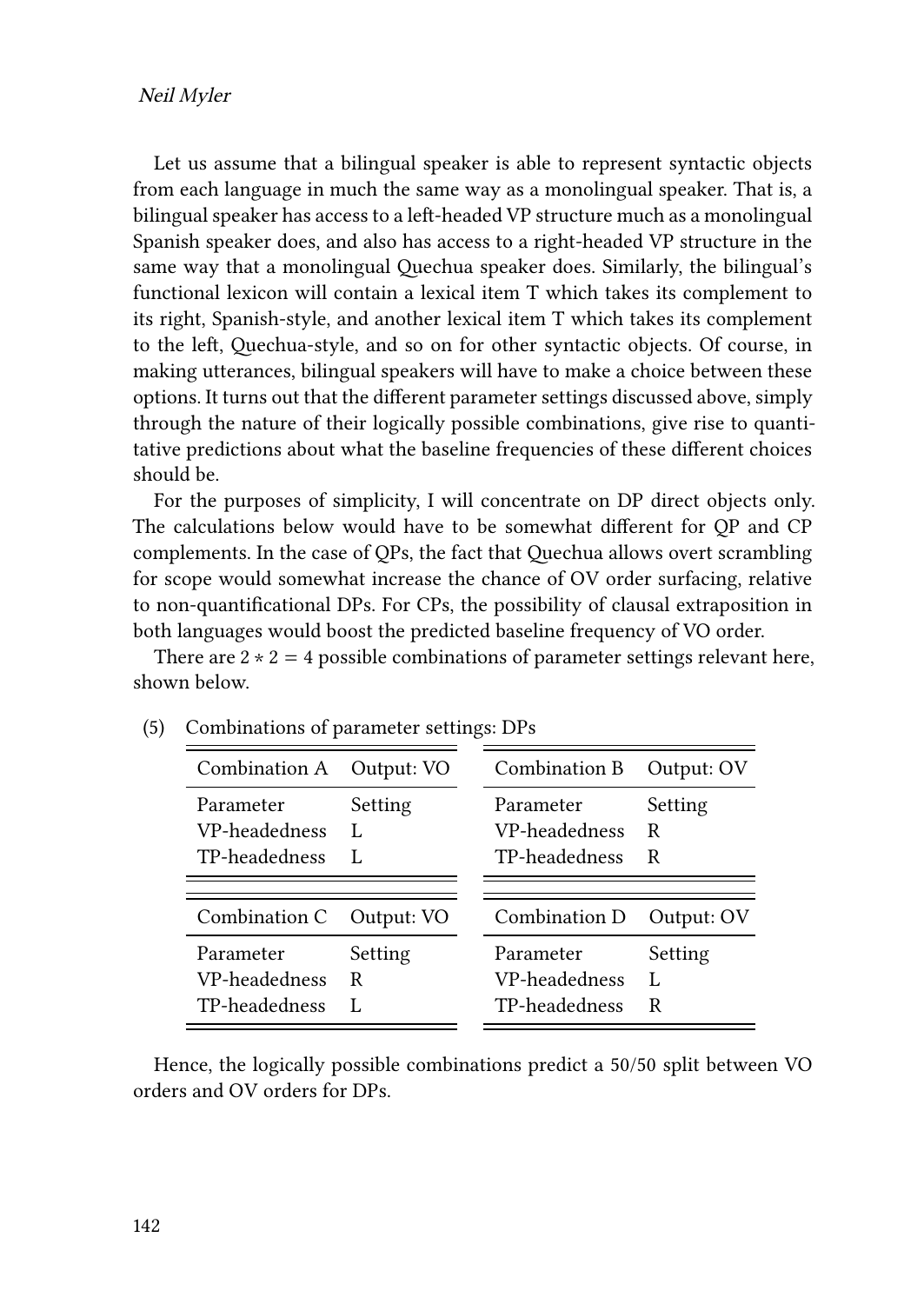<span id="page-6-1"></span>(6) VO vs. OV order with DP complements  $VO = 2/4$  outputs =  $50\%$  $OV = 2/4$  outputs =  $50\%$ 

#### <span id="page-6-0"></span>**3 Bringing in the final-over-final constraint (FOFC)**

The *final-over-final constraint* of [Biberauer et al. \(2014:](#page-8-0) 171) has an interesting effect on this calculation.

(7) *The final-over-final constraint* (FOFC) A head-final phrase  $\alpha$ P cannot dominate a head-initial phrase βP, where α and β are heads in the same extended projection.

This constraint will, of course, make the categorical prediction that V-O-Aux orders will be absent from compound tenses in the Spanish and the Quechua of bilinguals. In addition, however, FOFC has a quantitative effect. In particular, it rules out combination D in([5\)](#page-5-0), because that combination involves a head-final TP dominating a head-initial VP. In terms of the predicted baseline surface frequencies, we thus obtain the following results instead of the ones we saw in [\(6](#page-6-1)):

(8) VO vs. OV order with DP complements (if FOFC is valid)

 $VO = 2/3$  outputs = 67%  $OV = 1/3$  outputs = 33%

This is an exciting finding, because it shows that categorical constraints can give rise to stochastic effects, meaning that such constraints *are* of potential relevance to variationist work after all. This result emerges from the fact that combinatorial variability derives quantitative predictions by looking at the interaction of different parameter settings, and universal constraints like FOFC take certain combinations of parameter settings out of the picture. Another intriguing consequence of this result is that it becomes possible, in principle, to use variationist data to test the predictions of such universal constraints. Since the baseline frequencies predicted are different if FOFC holds than they are if it does not, in principle it becomes possible to test FOFC by seeing how the variationist data pan out. In the next section, I examine the prospects for doing this.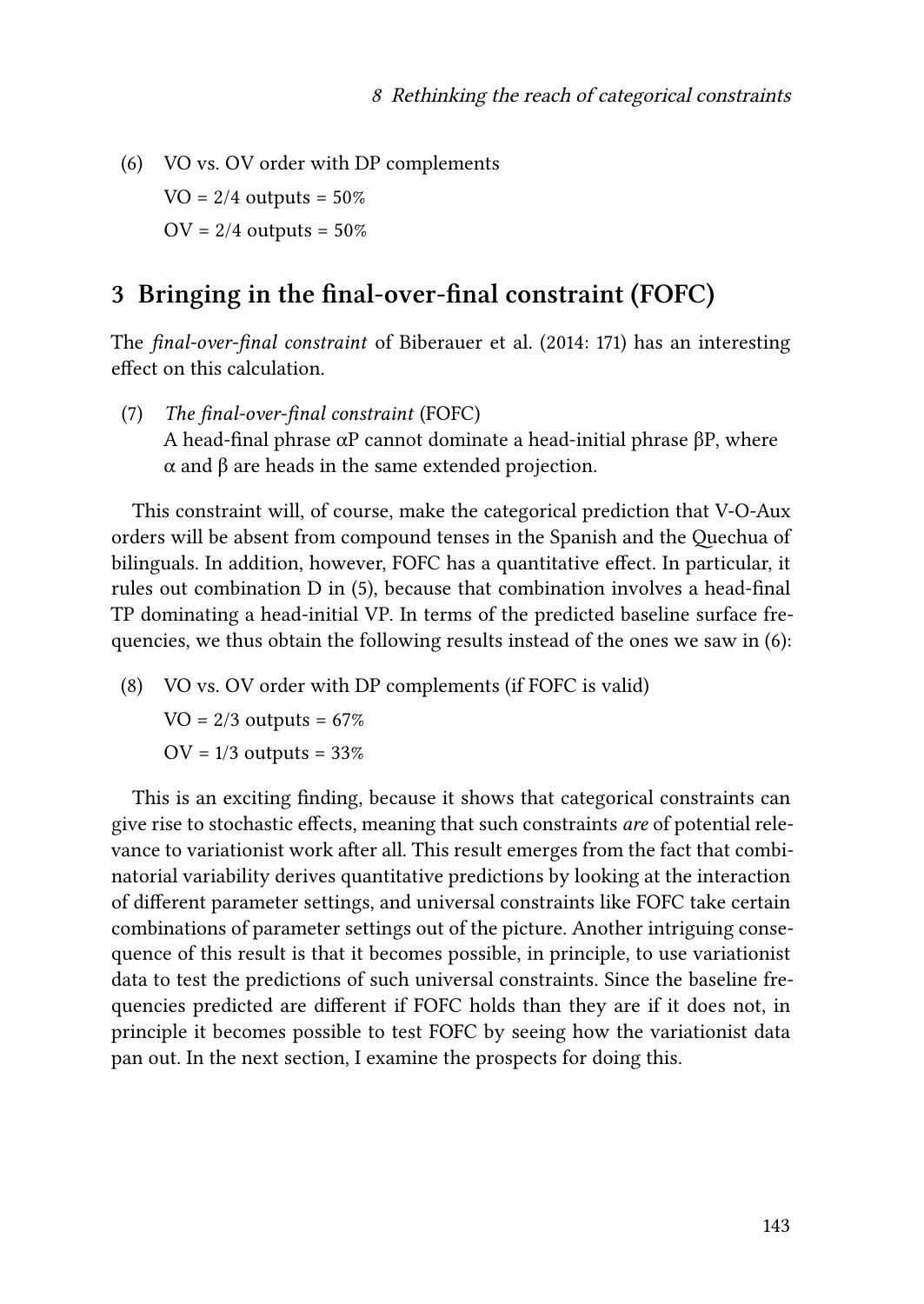#### <span id="page-7-0"></span>**4 Testing the predictions: Prospects and challenges**

It is clear what the signature of FOFC should be in quantitative data: because FOFC bars one of the logically possible routes to OV word order, OV should be less common than VO all else held equal if FOFC is valid. If FOFC is not valid, then OV and VO should be equally frequent, all else held equal.

The challenge in testing predictions of this sort, of course, is that all else is seldom equal, and a range of social factors that have been discussed in the sociolinguistics literature will also influence the actual surface frequencies of the orders. These must be controlled for or accommodated somehow if the signature of FOFC is to be detected. Most obviously, although the literature reports mutual influence between Spanish and Quechua word orders, it still might be the case that speakers have some (presumably subconscious) sense that Quechua exhibits more head-finality. If so, language mode would be expected to favor OV when the speaker is talking in Quechua, and VO when the speaker is talking in Spanish. Such an effect would be especially likely if the VO vs. OV difference turned out to be a socially salient linguistic variable.

The issue of social salience raises the possibility that speakers might use OV vs. VO order as a way of indexing particular identity categories, including attitudes to Quechua and Spanish, orientation towards or away from indigenous culture, and so on. Since exposure to standard Spanish will favor VO order, degree of education is another factor to be considered. In addition, of course, degree of bilingualism/proficiency in each language would be expected to be relevant.

Finally, there is a presupposition of the combinatorial variability approach which itself has yet to be tested; namely, the idea that the probability that a given variable will be used is determined by chance if no other factor intervenes. This assumption is not unreasonable, but nor is it certain to be correct – we still await an empirical demonstration that it is on the right track.

In an ongoing collaboration, the sociolinguist Daniel Erker and I have carried out a pilot study involving demographic/attitudinal surveys, sociolinguistic interviews, reading passage data, and grammaticality judgments on both Spanish and Quechua as spoken in Cochabamba, Bolivia. The data set includes 19 speakers: 4 monolingual Spanish speakers, and 15 Quechua–Spanish bilinguals. For the bilinguals, we have interview data, reading passage data, and grammaticality judgment data on both languages. The analysis of this data is still in progress. As well as addressing a number of issues in the sociolinguistics of language contact, we hope that a full version of this study (including monolingual Quechua speakers, and many more speakers overall) will allow us to test the quantitative predictions of FOFC, and the predictions of the combinatorial variability approach more generally.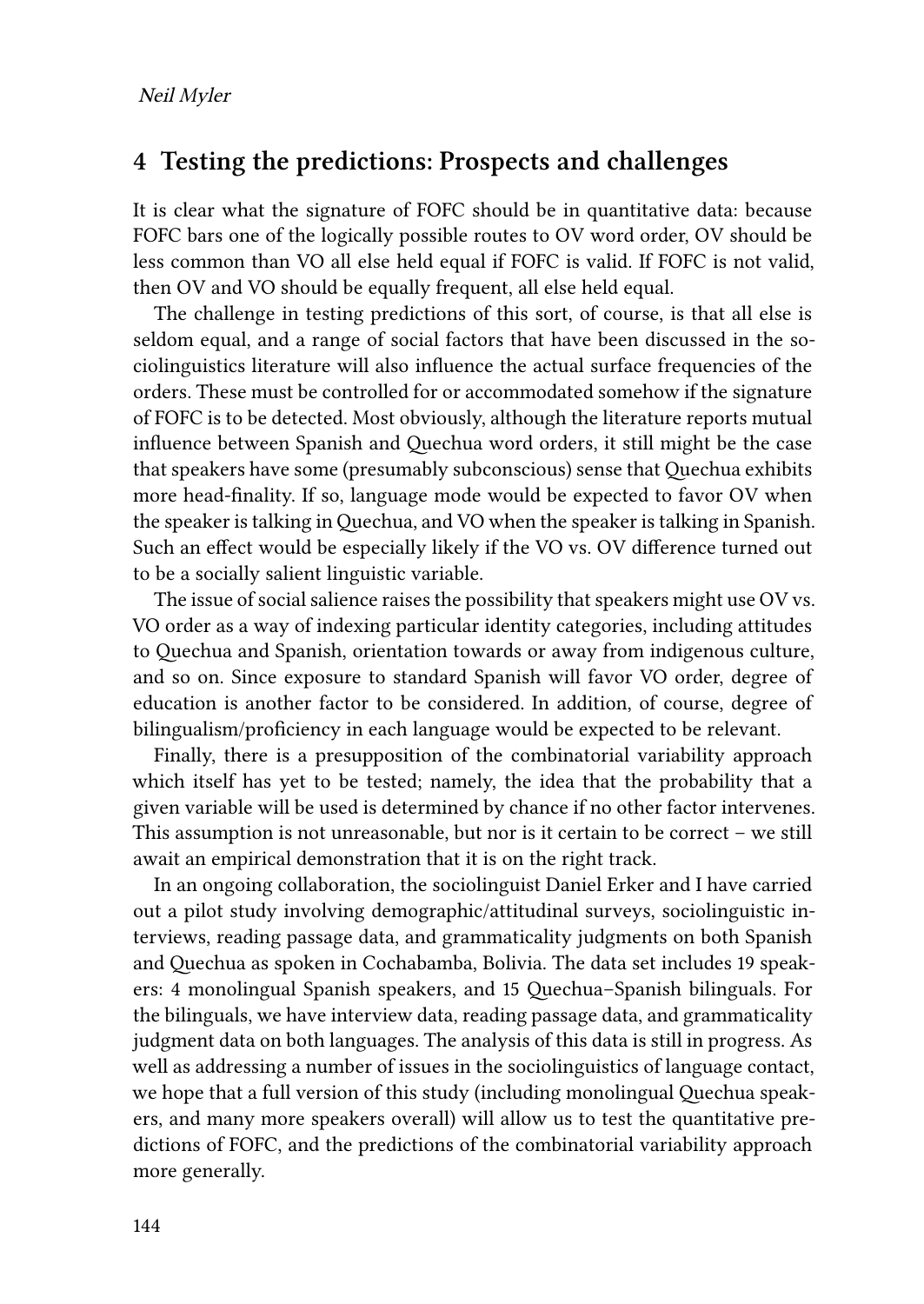## <span id="page-8-2"></span>**5 Conclusion**

This squib has shown that categorical principles and constraints can make predictions about apparently non-categorical phenomena. Testing those predictions, however, is a difficult and delicate task, one that is not yet within our reach from a practical standpoint. Bringing it within our reach will require the collaboration of formal linguists and sociolinguists.

## **Abbreviations**

| FOFC final-over-final | <b>NMLZ</b> | nominalizer/nominalization |
|-----------------------|-------------|----------------------------|
| condition/constraint  | <b>PST</b>  | past                       |

## **Acknowledgements**

For Ian Roberts, the syntactic Eric Cantona.

This squib is an outgrowth of ongoing joint work with Daniel Erker on Quechua–Spanish contact, including a poster we jointly presented at the annual meeting of the Linguistic Society of America in 2016. I would like to thank the audience of that poster presentation, a colloquium audience at UPenn, anonymous reviewers from the National Science Foundation, David Adger, Byron Ahn, Carol Neidle, Cathy O'Connor, and Ian Roberts for their feedback on various aspects of my and Daniel's joint work. Thanks also to two anonymous reviewers and to Daniel Erker for their comments on an earlier version of this squib. Errors and infelicities are on my head alone.

### **References**

- <span id="page-8-1"></span>Adger, David. 2006. Combinatorial variability. *Journal of Linguistics* 42(3). 503– 530. DOI: [10.1017/S002222670600418X](https://doi.org/10.1017/S002222670600418X).
- <span id="page-8-3"></span>Baker, Mark C. 2008. The macroparameter in a microparametric world. In Theresa Biberauer (ed.), *The limits of syntactic variation*, 351–373. Amsterdam: John Benjamins. DOI: [10.1075/la.132.16bak](https://doi.org/10.1075/la.132.16bak).
- <span id="page-8-0"></span>Biberauer, Theresa, Anders Holmberg & Ian Roberts. 2014. A syntactic universal and its consequences. *Linguistic Inquiry* 45(2). 169–225. DOI: [10.1162/LING\\_a\\_](https://doi.org/10.1162/LING_a_00153) [00153.](https://doi.org/10.1162/LING_a_00153)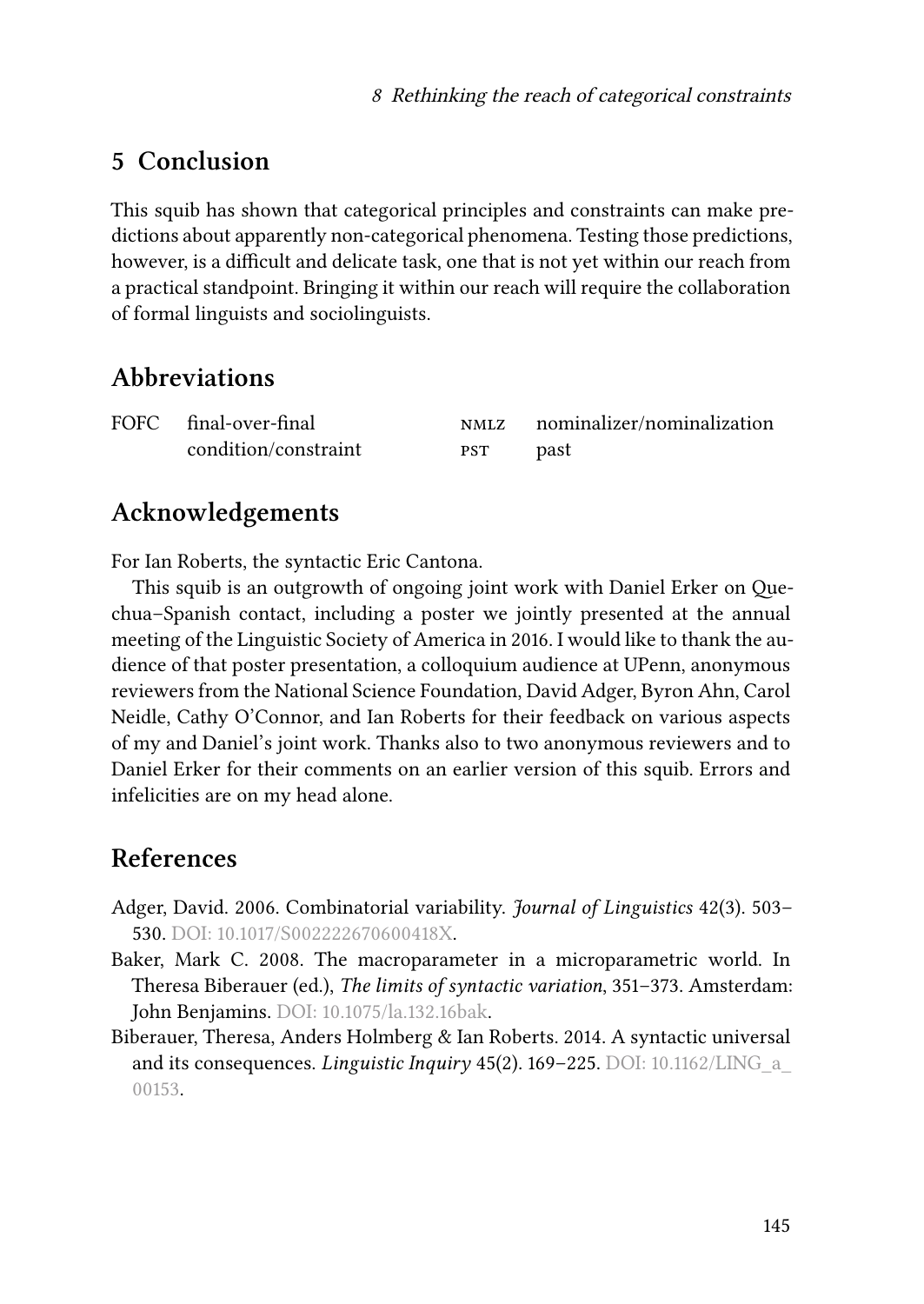- <span id="page-9-0"></span>Biberauer, Theresa, Glenda Newton & Michelle Sheehan. 2009. Limiting synchronic and diachronic variation and change: The Final-over-Final Constraint. *Language and Linguistics* 2009(10). 701–743.
- <span id="page-9-8"></span>Borer, Hagit. 1984. *Parametric syntax: Case studies in Semitic and Romance languages*. Dordrecht: Foris.
- <span id="page-9-6"></span>Camacho, José. 1999. From SOV to SVO: The grammar of interlanguage word order. *Second Language Research* 15(2). 115–132. DOI: [10 . 1191 /](https://doi.org/10.1191/026765899673532714) [026765899673532714.](https://doi.org/10.1191/026765899673532714)
- <span id="page-9-9"></span>Chomsky, Noam. 1995. *The Minimalist program*. Cambridge, MA: MIT Press.
- <span id="page-9-11"></span>Cinque, Guglielmo. 1999. *Adverbs and functional heads: A cross-linguistic perspective*. New York: Oxford University Press.
- <span id="page-9-2"></span>Guy, Gregory. 2005. Grammar and usage: A variationist response. *Language* 81(3). 561–563. DOI: [10.1353/lan.2005.0132.](https://doi.org/10.1353/lan.2005.0132)
- <span id="page-9-14"></span>Han, Chung-hye, Jeffrey Lidz & Julien Musolino. 2007. V-raising and grammar competition in Korean: Evidence from negation and quantifier scope. *Linguistic Inquiry* 38(1). 1–47. DOI: [10.1162/ling.2007.38.1.1](https://doi.org/10.1162/ling.2007.38.1.1).
- <span id="page-9-15"></span>Han, Chung-hye, Julien Musolino & Jeffrey Lidz. 2016. Endogenous sources of variation in language acquisition. *PNAS* 113(4). 942–947. DOI: [10. 1073 / pnas.](https://doi.org/10.1073/pnas.1517094113) [1517094113.](https://doi.org/10.1073/pnas.1517094113)
- <span id="page-9-7"></span>Hintz, Daniel J. 2009. Reordenamiento sintáctico en construcciones verbales analíticas del quechua por el contacto con el castellano. *Lingüística* 22. 187– 201.
- <span id="page-9-1"></span>Holmberg, Anders. 2000. Deriving OV order in Finnish. In Peter Svenonius (ed.), *The derivation of VO and OV*, 123–152. Amsterdam: John Benjamins. DOI: [10.](https://doi.org/10.1075/la.31.06hol) [1075/la.31.06hol](https://doi.org/10.1075/la.31.06hol).
- <span id="page-9-10"></span>Kayne, Richard S. 1994. *The antisymmetry of syntax*. Cambridge, MA: MIT Press.
- <span id="page-9-13"></span>Koeneman, Olaf & Hedde Zeijlstra. 2012. One law for the rich and another for the poor: The Rich Agreement Hypothesis rehabilitated. lingbuzz/001462.
- <span id="page-9-12"></span>Kosmeijer, Wim. 1986. The status of the finite inflection in Icelandic and Swedish. *Working Papers in Scandinavian Syntax* 26. 1–41.
- <span id="page-9-4"></span>Muntendam, Antje. 2008. Crosslinguistic influence in Andean Spanish: Word order and focus. In Melissa Bowles, Rebecca Foote, Silvia Perpiñán & Rakesh Bhatt (eds.), *Selected proceedings of the 2007 Second Language Research Forum*, 311–322. Somerville, MA: Cascadilla Proceedings Project.
- <span id="page-9-5"></span>Muysken, Pieter. 1984. The Spanish that Quechua speakers learn: L2 learning as norm-governed behavior. In Roger Andersen (ed.), *Second languages: A crosslinguistic perspective*, 101–119. Rowley, MA: Newbury House.
- <span id="page-9-3"></span>Newmeyer, Frederick J. 2005. *Possible and probable languages*. Oxford: Oxford University Press.